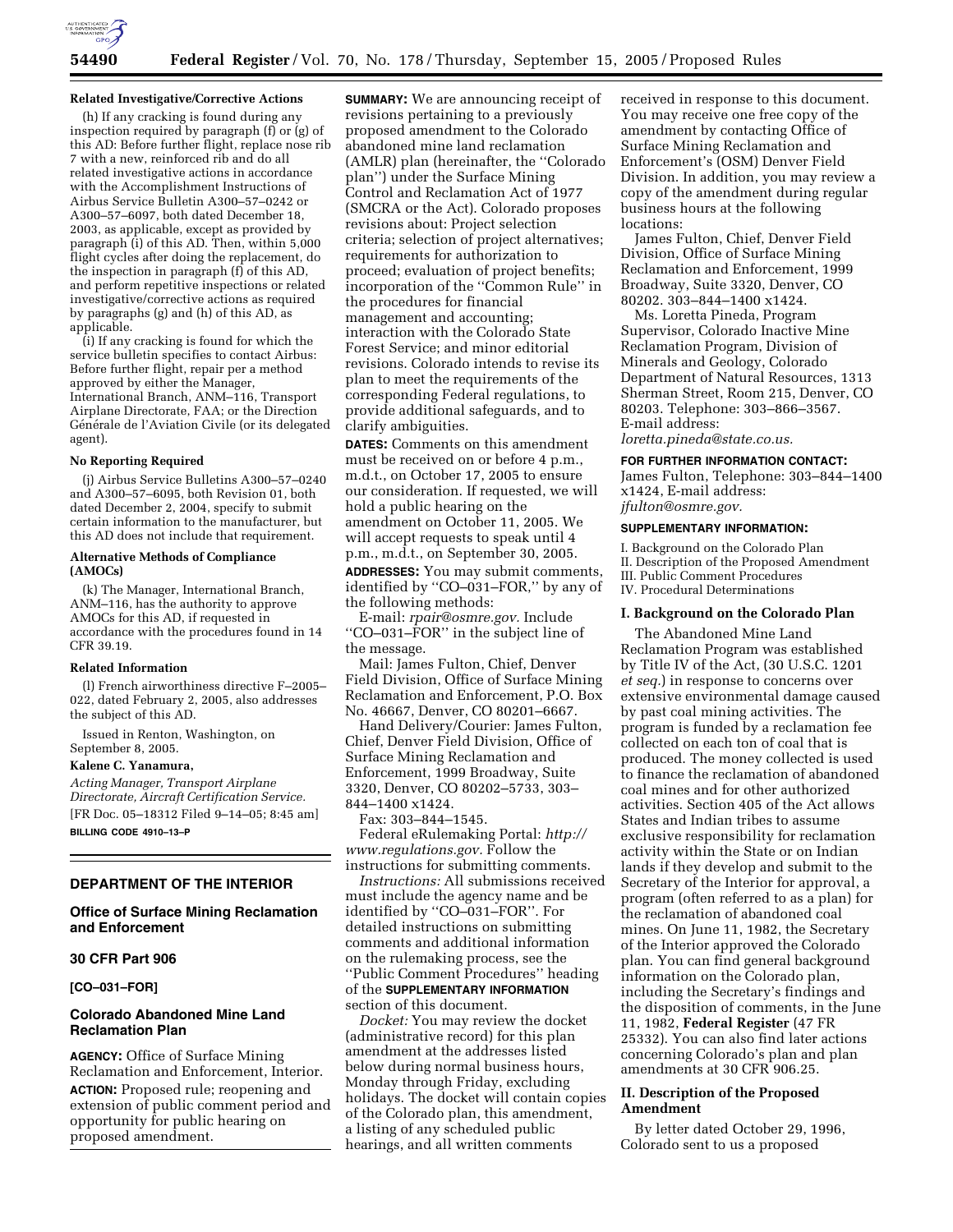amendment to its plan (administrative record number CO–AML–24) under SMCRA (30 U.S.C. 1201 *et seq.*). Colorado sent the amendment in response to a September 26, 1994, letter (administrative record number CO– AML–19) that we sent to Colorado in accordance with 30 CFR 884.15(b), and at its own initiative. The full text of the Colorado plan amendment is available for you to read at the locations listed above under **ADDRESSES** above.

We announced receipt of the proposed amendment in the November 19, 1996, **Federal Register** (61 FR 58800), provided an opportunity for a public hearing or meeting on its substantive adequacy, and invited public comment on its adequacy (administrative record number CO– AML–26). Because no one requested a public hearing or meeting, none was held. The public comment period ended on December 19, 1996. We received comments from one industry group, four Federal agencies and two citizen or academic groups.

During our review of the amendment, we identified a concern relating to the provisions of Colorado's plan provisions at Section V.B.2. concerning the determination of eligibility for proposed sites. We notified Colorado of our concern by letter dated June 7, 1999 (administrative record number CO– AML–35). Colorado responded by a memo dated June 15, 2005, by submitting a revised amendment (administrative record number CO– AML–36). Colorado is also taking this opportunity to submit additional revisions at its own initiative.

The provisions of the plan that Colorado now proposes to revise are: II.B, Project selection criteria; II.C., Selection of project alternatives; V.B., Requirements for authorization to proceed; V.B.5., Evaluation of project benefits; VII.A.1.and 2., incorporation of the ''Common Rule'' in the procedures for financial management and accounting; VIII., Interaction with the Colorado State Forest Service; and several editorial corrections.

Specifically, Colorado proposes the following revisions.

*II.B., Project selection criteria.*  Colorado proposes 15 criteria to be used in selecting projects for submission to OSM in grant applications. These include: (1) Public safety hazards (coal hazards receive top priority; noncoal projects must represent ''extreme hazards''); (2) funding considerations (consideration of total funds from all sources and any constraints on the funds); (3) technology available to accomplish the required tasks; (4) adverse impacts (consideration of

impacts on people and the environment during and after reclamation work, including existing impacts); (5) value in economy and efficiency of the proposed project; (6) mineral recoverability (consider loss of mineral recoverability and possible disruption of the reclamation effort by future mining); (7) post-reclamation management (compatibility with on-site and surrounding land uses and applicable land use controls); (8) minerals involved in the inactive mining (coal receives top priority; noncoal or hardrock problems are of lower priority and must be extreme hazards); (9) geographic distribution (the plan tries to maintain a presence in all areas of the State each year for hardrock projects; geography is not applicable for coal-related projects); (10) accessibility (preference given to sites that are accessible and show significant visitation); (11) staffing (number of projects is limited by staff available); (12) community/landowner support (special consideration given to sites and projects where reclamation has been requested by landowners or the local community); (13) project size (small projects encourage local contractor participation); (14) project review (representing the priorities of an advisory committee); and (15) formal public hearing (final approval of site selection is given by the Mined Land Reclamation Board).

*II.C., Selection of project alternatives.*  Colorado proposes that after a tentative project selection, a suitable reclamation design for each project be selected. General alternatives are: (1) Hazard abatement (eliminate the hazard without necessarily addressing future land use); (2) partial reclamation (corrective action on hazards, but also make immediate site compatible with adjacent land uses); and (3) full reclamation (not only correct hazardous conditions, but also reclaim other effects of past mining, possibly including restoration of degraded land or water resources). Colorado proposes that the objective is to do as complete a reclamation job as possible, including restoration and abatement or control of adverse effects of past mining; but in some cases, only hazard abatement or partial reclamation will be performed.

*V.B. Colorado proposes to change the title of this section from ''Project Feasibility Studies'' to ''Authorization to Proceed Requirements.*''

*V.B.5., Evaluation of project benefits.*  Colorado proposes to limit the requirement for a written finding of project benefits to those projects which would potentially produce a significant increase in market value.

*VII.A.1. (financial management).*  Colorado proposes to change the reference regarding Federal financial requirements to ''OMB Circular A–102 and DOI's Grants Management Common Rule at 43 CFR 12''. Colorado proposes that fiscal management will comply with the Common Rule.

*VII.A.2., Audits.* Colorado proposes to change the reference regarding Federal audit requirements from ''OMB Circular A–102'' to ''the Common Rule.''

*VIII.I., Colorado State Forest Service (CSFS).* Colorado proposes to add a new section describing the role that the CSFS plays in the plan implementation, which describes the CSFS's expertise in natural resource protection.

We note that the document submitted to OSM (administrative record number CO–AML–36) is not limited to the proposed revisions described here. It is a full version of the Colorado plan document, and indicates all changes since the plan was originally approved by OSM (see Section I. Background on the Colorado Plan above). In this document, text highlighted in magenta indicates language that has been approved by OSM (in 1985). Text highlighted with yellow and blue is language that was proposed in 1996, and has already been opened to public comment (see Section II. Description of the Proposed Amendment above). The text that is new with this current submittal is highlighted in green. We noted a couple of new changes that are not highlighted in green, but they are minor editorial changes. In this proposed rule, we are specifically requesting comments on the new material highlighted in green, as described above.

#### **III. Public Comment Procedures**

#### *Written Comments*

Send your written comments to us at the address given above. Your written comments should be specific, pertain only to the issues proposed in this rulemaking, and include explanations in support of your recommendations. We cannot ensure consideration of comments received at locations other than the Denver Field Division (see **ADDRESSES** above).

# *Electronic Comments*

Please submit Internet comments as an ASCII or MS Word file, avoiding the use of special characters and any form of encryption. Please also include ''Attn: SATS No. CO–031–FOR'' and your name and return address in your Internet message. If you do not receive a confirmation that we have received your Internet message, contact the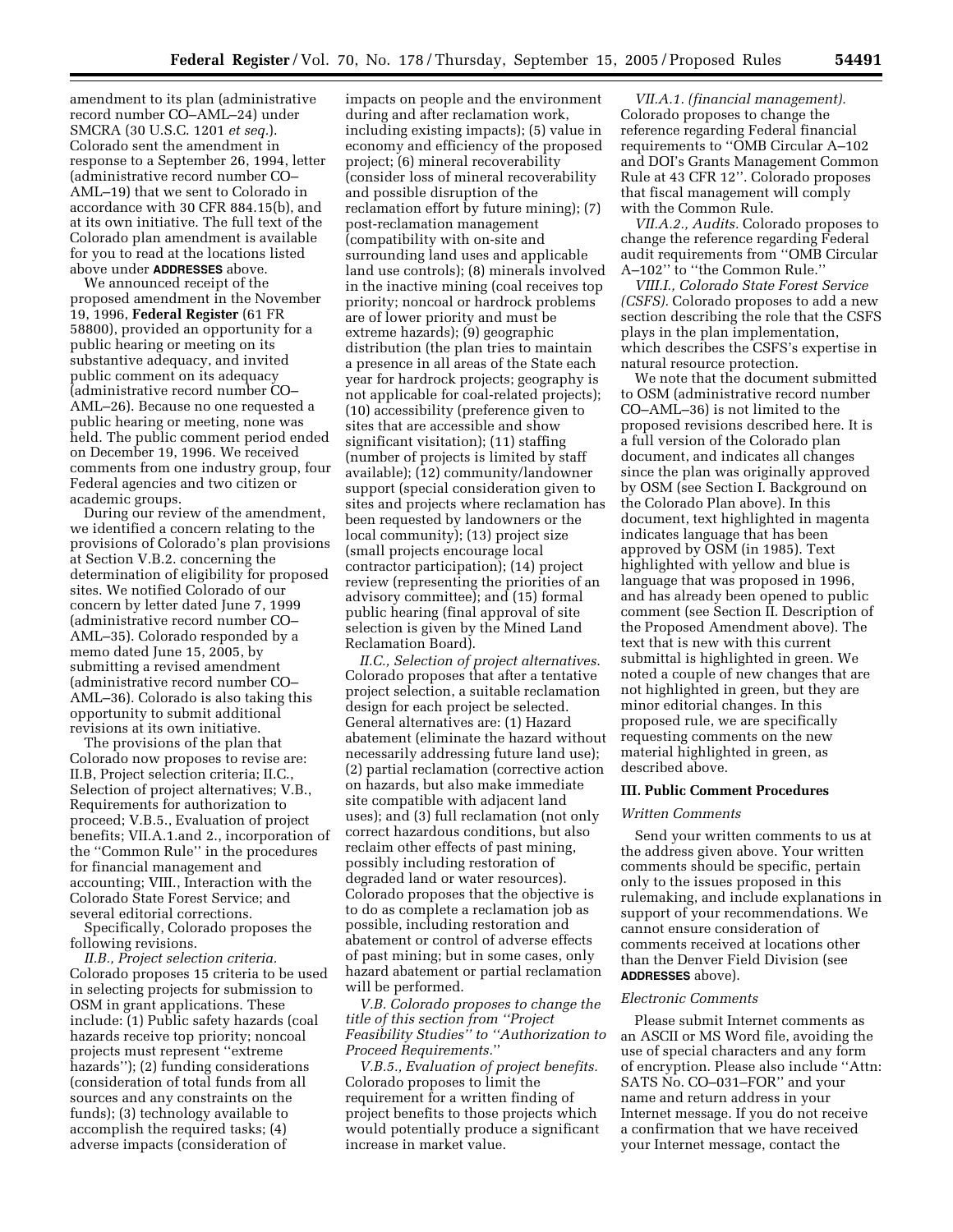Denver Field Division at 303–844–1400 x1446.

## *Availability of Comments*

We will make comments, including names and addresses of respondents, available for public review during normal business hours. We will not consider anonymous comments. If individual respondents request confidentiality, we will honor their request to the extent allowable by law. Individual respondents who wish to withhold their name or address from public review, except for the city or town, must state this prominently at the beginning of their comments. We will make all submissions from organizations or businesses, and from individuals identifying themselves as representatives or officials of organizations or businesses, available for public review in their entirety.

#### *Public Hearing*

If you wish to speak at the public hearing, contact the person listed under **FOR FURTHER INFORMATION CONTACT** by 4 p.m., m.d.t., on September 30, 2005. If you are disabled and need special accommodations to attend a public hearing, please contact the individual listed under **FOR FURTHER INFORMATION CONTACT.** We will arrange the location and time of the hearing with those persons requesting the hearing. If no one requests an opportunity to speak, we will not hold the hearing.

To assist the transcriber and ensure an accurate record, we request, if possible, that each person who speaks at a public hearing provide us with a written copy of his or her comments. The public hearing will continue on the specified date until everyone scheduled to speak has been heard. If you are in the audience and have not been scheduled to speak and wish to do so, you will be allowed to speak after those who have been scheduled. We will end the hearing after everyone scheduled to speak, and others present in the audience who wish to speak, have been heard.

#### *Public Meeting*

If only one person requests an opportunity to speak, we may hold a public meeting rather than a public hearing. If you wish to meet with us to discuss the amendment, please request a meeting by contacting the person listed under **FOR FURTHER INFORMATION CONTACT.** All such meetings will be open to the public and, if possible, we will post notices of meetings at the locations listed under **ADDRESSES.** We will make a written summary of each

meeting a part of the administrative record.

#### **IV. Procedural Determinations**

*Executive Order 12630—Takings* 

This rule does not have takings implications. This determination is based on the analysis performed for the counterpart Federal regulation.

## *Executive Order 12866—Regulatory Planning and Review*

This rule is exempted from review by the Office of Management and Budget (OMB) under Executive Order 12866 (Regulatory Planning and Review).

# *Executive Order 12988—Civil Justice Reform*

The Department of the Interior has conducted the reviews required by section 3 of Executive Order 12988 and has determined that, to the extent allowable by law, this rule meets the applicable standards of subsections (a) and (b) of that section. However, these standards are not applicable to the actual language of Tribal or State AMLR plans and revisions thereof because each plan is drafted and promulgated by a specific Tribe or State, not by OSM. Decisions on proposed Tribal or State AMLR plans and revisions thereof submitted by a Tribe or State are based on a determination of whether the submittal meets the requirements of Title IV of SMCRA (30 U.S.C. 1231– 1243) and the applicable Federal regulations at 30 CFR part 884.

## *Executive Order 13132—Federalism*

This rule does not have federalism implications. SMCRA delineates the roles of the Federal and State Governments with regard to the regulation of surface coal mining and reclamation operations. One of the purposes of SMCRA is to ''establish a nationwide program to protect society and the environment from the adverse effects of surface coal mining operations.'' Section 503(a)(1) of SMCRA requires that State laws regulating surface coal mining and reclamation operations be ''in accordance with'' the requirements of SMCRA, and section 503(a)(7) requires that State programs contain rules and regulations ''consistent with'' regulations issued by the Secretary pursuant to SMCRA.

# *Executive Order 13175—Consultation and Coordination With Indian Tribal Governments*

In accordance with Executive Order 13175, we have evaluated the potential effects of this rule on Federallyrecognized Indian Tribes and have

determined that the rule does not have substantial direct effects on one or more Indian Tribes, on the relationship between the Federal Government and Indian Tribes, or on the distribution of power and responsibilities between the Federal Government and Indian Tribes. The rule does not involve or affect Indian Tribes in any way.

# *Executive Order 13211—Regulations That Significantly Affect the Supply, Distribution, or Use of Energy*

On May 18, 2001, the President issued Executive Order 13211 which requires agencies to prepare a Statement of Energy Effects for a rule that is (1) considered significant under Executive Order 12866, and (2) likely to have a significant adverse effect on the supply, distribution, or use of energy. Because this rule is exempt from review under Executive Order 12866 and is not expected to have a significant adverse effect on the supply, distribution, or use of energy, a Statement of Energy Effects is not required.

## *National Environmental Policy Act*

No environmental impact statement is required for this rule since agency decisions on proposed Tribal or State AMLR plans and revisions thereof are categorically excluded from compliance with the National Environmental Policy Act (42 U.S.C. 4321 *et seq.*) by the Manual of the Department of the Interior (516 DM 6, appendix 8, paragraph 8.4B(29)).

# *Paperwork Reduction Act*

This rule does not contain information collection requirements that require approval by OMB under the Paperwork Reduction Act (44 U.S.C. 3501 *et seq.*).

## *Regulatory Flexibility Act*

The Department of the Interior certifies that this rule will not have a significant economic impact on a substantial number of small entities under the Regulatory Flexibility Act (5 U.S.C. 601 *et seq.*). The State submittal, which is the subject of this rule, is based upon counterpart Federal regulations for which an economic analysis was prepared and certification made that such regulations would not have a significant economic effect upon a substantial number of small entities. In making the determination as to whether this rule would have a significant economic impact, the Department relied upon the data and assumptions for the counterpart Federal regulations.